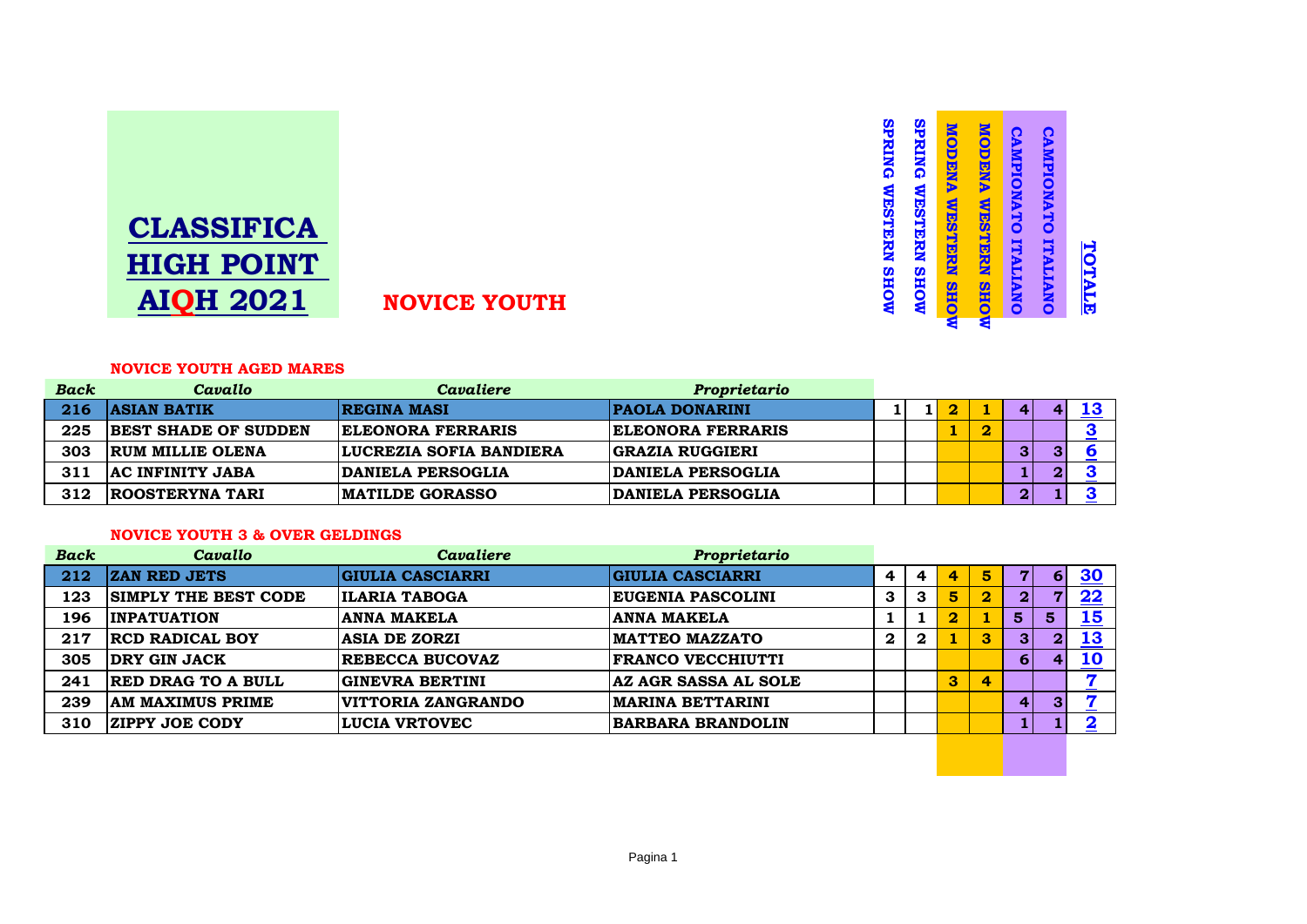# **NOVICE YOUTH SHOWMANSHIP**

| <b>Back</b> | Cavallo                     | Cavaliere                | Proprietario             |              |                |                         |                |                 |                         |                             |
|-------------|-----------------------------|--------------------------|--------------------------|--------------|----------------|-------------------------|----------------|-----------------|-------------------------|-----------------------------|
| 123         | <b>SIMPLY THE BEST CODE</b> | <b>ILARIA TABOGA</b>     | <b>EUGENIA PASCOLINI</b> | 5            | 6              | $5\phantom{1}$          | 6              | 10 <sup>1</sup> | <b>11</b>               | <u>43</u>                   |
| 196         | <b>INPATUATION</b>          | <b>ANNA MAKELA</b>       | <b>ANNA MAKELA</b>       | 6            | 7              | 6                       | 3              | 11              | <b>10</b>               | 43                          |
| 217         | <b>RCD RADICAL BOY</b>      | <b>ASIA DE ZORZI</b>     | <b>MATTEO MAZZATO</b>    | 4            | $\overline{4}$ | $\overline{\mathbf{2}}$ | $\bf{2}$       | 7               | $\overline{7}$          | <u>26</u>                   |
| 238         | ROLLIN ZIPPO                | <b>SOFIA PASCOLI</b>     | <b>MARINA BETTARINI</b>  | 1            | 3              |                         |                | 9               | 9                       | 22                          |
| 128         | <b>CHOCOLATES FOR TE</b>    | <b>ASIA DE ZORZI</b>     | <b>ASIA DE ZORZI</b>     | 7            | 5              | 3                       | 5 <sup>5</sup> |                 |                         | $\overline{20}$             |
| 216         | <b>ASIAN BATIK</b>          | <b>REGINA MASI</b>       | <b>PAOLA DONARINI</b>    | $\mathbf{2}$ | 1              |                         |                | 6               | 6                       | <u> 17</u>                  |
| 239         | AM MAXIMUS PRIME            | VITTORIA ZANGRANDO       | <b>MARINA BETTARINI</b>  |              |                |                         |                | 8               | 8                       | <u> 16</u>                  |
| 305         | <b>DRY GIN JACK</b>         | <b>REBECCA BUCOVAZ</b>   | <b>FRANCO VECCHIUTTI</b> |              |                |                         |                | 5.              | $5^{\circ}$             | <u>10</u>                   |
| 241         | <b>RED DRAG TO A BULL</b>   | <b>GINEVRA BERTINI</b>   | AZ AGR SASSA AL SOLE     |              |                | 4                       | $\overline{4}$ |                 |                         | $\underline{\underline{8}}$ |
| 310         | <b>ZIPPY JOE CODY</b>       | <b>LUCIA VRTOVEC</b>     | <b>BARBARA BRANDOLIN</b> |              |                |                         |                | 4               | $\overline{\mathbf{4}}$ | $\underline{\underline{8}}$ |
| 303         | RUM MILLIE OLENA            | DANTE LUIGI MERLO        | <b>GRAZIA RUGGIERI</b>   |              |                |                         |                | 3               | 3                       | $6 \nightharpoonup$         |
| 239         | AM MAXIMUS PRIME            | <b>ELEONORA FERRARIS</b> | <b>MARINA BETTARINI</b>  | $\mathbf{3}$ | $\mathbf{2}$   |                         |                |                 |                         | $\overline{\mathbf{5}}$     |
| 311         | AC INFINITY JABA            | <b>DANIELA PERSOGLIA</b> | <b>DANIELA PERSOGLIA</b> |              |                |                         |                | $\bf{2}$        | $\mathbf{2}$            | $\overline{4}$              |
| 312         | <b>ROOSTERYNA TARI</b>      | <b>MATILDE GORASSO</b>   | <b>DANIELA PERSOGLIA</b> |              |                |                         |                |                 |                         | $\overline{\mathbf{2}}$     |

# **NOVICE YOUTH REINING**

| <b>Back</b> | Cavallo                     | Cavaliere                | Proprietario             |  |  |  |  |
|-------------|-----------------------------|--------------------------|--------------------------|--|--|--|--|
| 199         | <b>AM BIGBANGTHEORY</b>     | <b>FILIPPO ANTONUTTI</b> | <b>FILIPPO ANTONUTTI</b> |  |  |  |  |
| 245         | <b>JAM KIKORIKO</b>         | LEONARDO CUNIOLO         | <b>ANNA COLLI</b>        |  |  |  |  |
| 235         | <b>GOLDEN SATURDAYNIGHT</b> | <b>GAIA FANELLI</b>      | <b>GAIA FANELLI</b>      |  |  |  |  |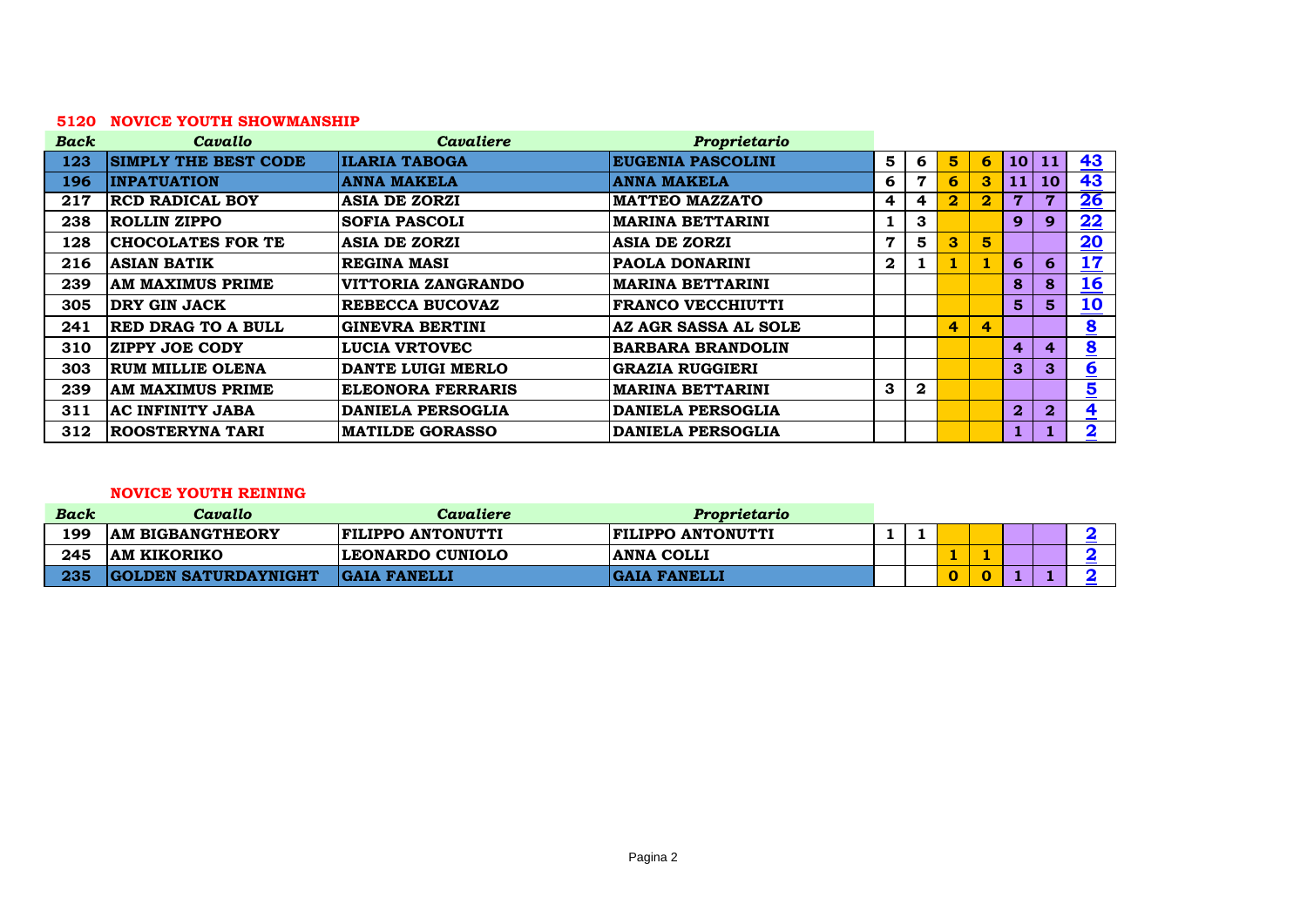# **NOVICE YOUTH TRAIL**

| <b>Back</b> | Cavallo                     | <b>Cavaliere</b>         | Proprietario             |                  |              |                |                         |                  |              |                                |
|-------------|-----------------------------|--------------------------|--------------------------|------------------|--------------|----------------|-------------------------|------------------|--------------|--------------------------------|
| 123         | <b>SIMPLY THE BEST CODE</b> | <b>ILARIA TABOGA</b>     | <b>EUGENIA PASCOLINI</b> | 4                | 4            | $\bf{2}$       | $\overline{\mathbf{2}}$ | 8                | 9            | 29                             |
| 196         | <b>INPATUATION</b>          | <b>ANNA MAKELA</b>       | <b>ANNA MAKELA</b>       | 3                | 3            |                |                         | 7                | 5            | <u>18</u>                      |
| 128         | <b>CHOCOLATES FOR TE</b>    | <b>ASIA DE ZORZI</b>     | <b>ASIA DE ZORZI</b>     |                  |              | 0              | $\mathbf{0}$            | 9                | 8            | 17                             |
| 216         | <b>ASIAN BATIK</b>          | <b>REGINA MASI</b>       | <b>PAOLA DONARINI</b>    |                  | $\mathbf{2}$ | 3 <sup>°</sup> | 4                       | $\boldsymbol{2}$ | $\mathbf{2}$ | <u>14</u>                      |
| 305         | <b>DRY GIN JACK</b>         | <b>REBECCA BUCOVAZ</b>   | <b>FRANCO VECCHIUTTI</b> |                  |              |                |                         | 5                | 7            | <u>12</u>                      |
| 312         | <b>ROOSTERYNA TARI</b>      | <b>MATILDE GORASSO</b>   | <b>DANIELA PERSOGLIA</b> |                  |              |                |                         | 4                | 6            | <u>10</u>                      |
| 310         | <b>ZIPPY JOE CODY</b>       | <b>BEATRICE FRANZONI</b> | <b>BARBARA BRANDOLIN</b> |                  |              |                |                         | 6                | 3            | 9                              |
| 241         | <b>RED DRAG TO A BULL</b>   | <b>GINEVRA BERTINI</b>   | AZ AGR SASSA AL SOLE     |                  |              | 4              | $\mathbf{3}$            |                  |              | 57<br>$\overline{\phantom{a}}$ |
| 239         | <b>AM MAXIMUS PRIME</b>     | VITTORIA ZANGRANDO       | <b>MARINA BETTARINI</b>  |                  |              |                |                         | 3                |              | 7                              |
| 239         | <b>AM MAXIMUS PRIME</b>     | <b>LEONARDO CUNIOLO</b>  | <b>MARINA BETTARINI</b>  | $\boldsymbol{2}$ |              |                |                         |                  |              | $\overline{\mathbf{3}}$        |
| 311         | <b>AC INFINITY JABA</b>     | <b>DANIELA PERSOGLIA</b> | <b>DANIELA PERSOGLIA</b> |                  |              |                |                         |                  |              | $\overline{\mathbf{2}}$        |

# **NOVICE YOUTH HORSEMANSHIP**

| <b>Back</b> | Cavallo                     | <b>Cavaliere</b>         | Proprietario             |                         |                         |                         |                         |                 |                |                         |
|-------------|-----------------------------|--------------------------|--------------------------|-------------------------|-------------------------|-------------------------|-------------------------|-----------------|----------------|-------------------------|
| 123         | <b>SIMPLY THE BEST CODE</b> | <b>ILARIA TABOGA</b>     | <b>EUGENIA PASCOLINI</b> | 6                       | 6                       | 5                       | $\mathbf{2}^-$          |                 | 11 11          | <u>41</u>               |
| 196         | <b>INPATUATION</b>          | <b>ANNA MAKELA</b>       | <b>ANNA MAKELA</b>       | 5                       | 5                       | 4                       | 3 <sup>°</sup>          | 10 <sup>1</sup> | $\mathbf{9}$   | $\frac{36}{5}$          |
| 216         | <b>ASIAN BATIK</b>          | <b>REGINA MASI</b>       | <b>PAOLA DONARINI</b>    |                         |                         | 3                       | 5.                      | 8               | $\bf{8}$       | 26                      |
| 238         | <b>ROLLIN ZIPPO</b>         | <b>SOFIA PASCOLI</b>     | <b>MARINA BETTARINI</b>  | $\mathbf 2$             | $\boldsymbol{2}$        |                         |                         | 9               | 10             | 23                      |
| 217         | <b>RCD RADICAL BOY</b>      | <b>ASIA DE ZORZI</b>     | <b>MATTEO MAZZATO</b>    | 3                       | 3                       |                         |                         | 4               | $\overline{4}$ | <u>16</u>               |
| 311         | AC INFINITY JABA            | <b>DANIELA PERSOGLIA</b> | <b>DANIELA PERSOGLIA</b> |                         |                         |                         |                         | 7               | 7              | <u> 14</u>              |
| 239         | AM MAXIMUS PRIME            | VITTORIA ZANGRANDO       | <b>MARINA BETTARINI</b>  |                         |                         |                         |                         | 6               | 6              | <u> 12</u>              |
| 305         | <b>DRY GIN JACK</b>         | <b>REBECCA BUCOVAZ</b>   | <b>FRANCO VECCHIUTTI</b> |                         |                         |                         |                         | 5               | 5 <sup>1</sup> | <u> 10</u>              |
| 239         | AM MAXIMUS PRIME            | <b>LEONARDO CUNIOLO</b>  | <b>MARINA BETTARINI</b>  | $\overline{\mathbf{r}}$ | $\overline{\mathbf{r}}$ |                         |                         |                 |                | $\overline{\mathbf{8}}$ |
| 241         | <b>RED DRAG TO A BULL</b>   | <b>GINEVRA BERTINI</b>   | AZ AGR SASSA AL SOLE     |                         |                         | $\overline{\mathbf{2}}$ | $\overline{\mathbf{r}}$ |                 |                | $\underline{6}$         |
| 310         | <b>ZIPPY JOE CODY</b>       | <b>BEATRICE FRANZONI</b> | <b>BARBARA BRANDOLIN</b> |                         |                         |                         |                         | 3               | 3              | $6 \nightharpoonup$     |
| 303         | RUM MILLIE OLENA            | DANTE LUIGI MERLO        | <b>GRAZIA RUGGIERI</b>   |                         |                         |                         |                         | $\mathbf{2}$    | $\mathbf{2}$   | $\overline{\mathbf{4}}$ |
| 312         | <b>ROOSTERYNA TARI</b>      | <b>GIULIA BENETTI</b>    | <b>DANIELA PERSOGLIA</b> |                         |                         |                         |                         |                 |                | $\overline{\mathbf{2}}$ |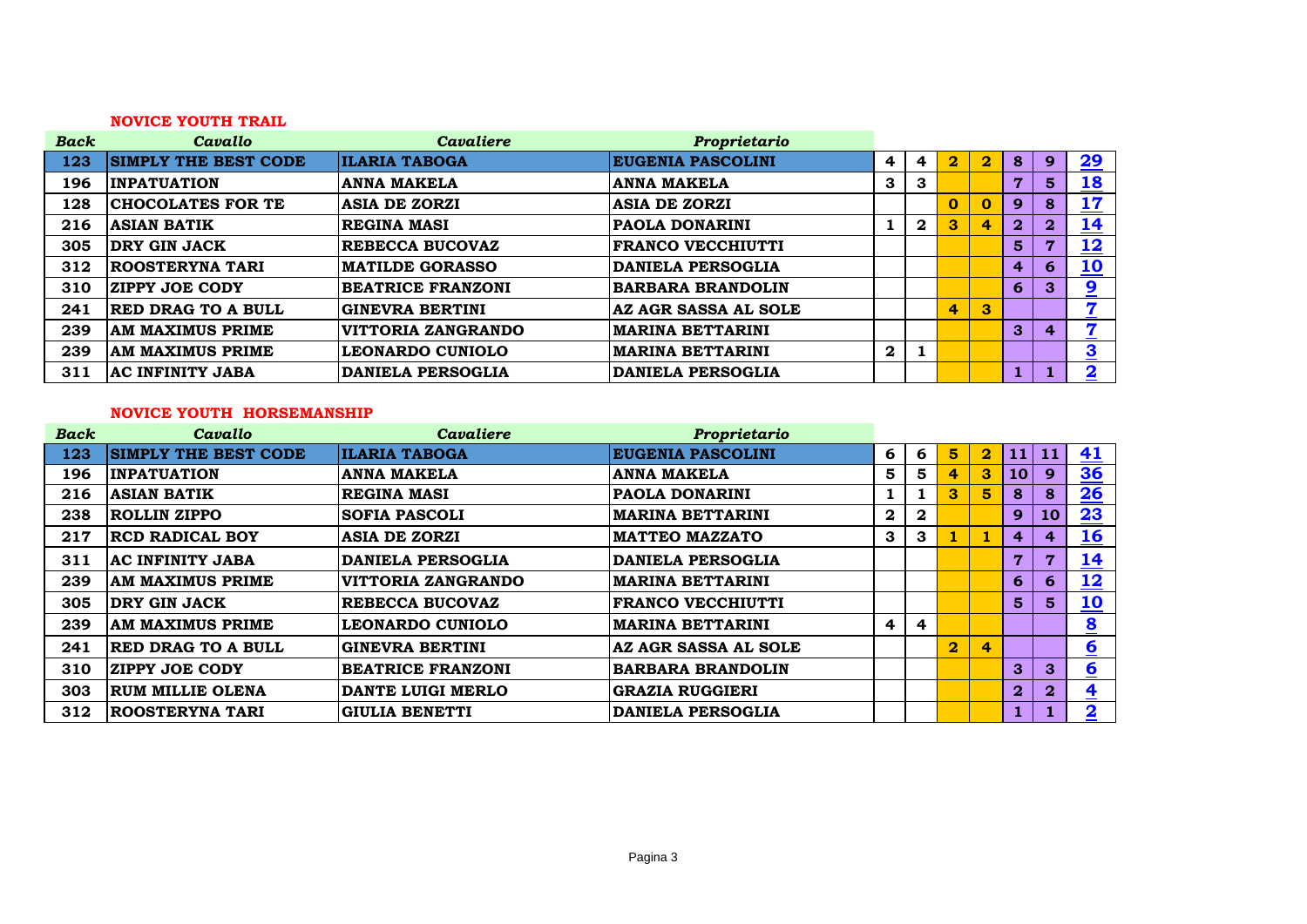#### **NOVICE YOUTH WESTERN PLEASURE**

| <b>Back</b> | Cavallo           | Cavaliere            | Proprietario          |  |  |  |  |
|-------------|-------------------|----------------------|-----------------------|--|--|--|--|
| 217         | / RCD RADICAL BOY | <b>ASIA DE ZORZI</b> | <b>MATTEO MAZZATO</b> |  |  |  |  |

#### **NOVICE YOUTH HUNTER UNDER SADDLE**

| <b>Back</b> | Cavallo                     | Cavaliere              | Proprietario                |   |   |   |   |                   |    |
|-------------|-----------------------------|------------------------|-----------------------------|---|---|---|---|-------------------|----|
| 216         | <b>ASIAN BATIK</b>          | <b>REGINA MASI</b>     | <b>PAOLA DONARINI</b>       |   | Д | 4 | ∽ |                   | 19 |
| 196         | <b>INPATUATION</b>          | ANNA MAKELA            | <b>ANNA MAKELA</b>          | З |   |   |   |                   | 15 |
| 123         | <b>SIMPLY THE BEST CODE</b> | <b>ILARIA TABOGA</b>   | <b>EUGENIA PASCOLINI</b>    | 2 |   |   | ∩ | $\mathbf{\Omega}$ | 12 |
| 241         | <b>RED DRAG TO A BULL</b>   | <b>GINEVRA BERTINI</b> | <b>AZ AGR SASSA AL SOLE</b> |   |   |   |   |                   |    |
| 303         | <b>RUM MILLIE OLENA</b>     | DANTE LUIGI MERLO      | <b>GRAZIA RUGGIERI</b>      |   |   |   |   |                   |    |

# **NOVICE YOUTH HUNT SEAT EQUITATION**

| <b>Back</b> | Cavallo                   | Cavaliere                | Proprietario                |          |                  |                         |              |          |  |
|-------------|---------------------------|--------------------------|-----------------------------|----------|------------------|-------------------------|--------------|----------|--|
| 196         | <b>INPATUATION</b>        | <b>ANNA MAKELA</b>       | <b>ANNA MAKELA</b>          | 3        | 3                |                         | 3            |          |  |
| 216         | <b>ASIAN BATIK</b>        | <b>REGINA MASI</b>       | <b>PAOLA DONARINI</b>       |          |                  |                         | $\mathbf{2}$ | $\bf{2}$ |  |
| 238         | ROLLIN ZIPPO              | <b>SOFIA PASCOLI</b>     | <b>MARINA BETTARINI</b>     |          |                  |                         | 4            | З        |  |
| 239         | <b>AM MAXIMUS PRIME</b>   | <b>ELEONORA FERRARIS</b> | <b>MARINA BETTARINI</b>     | $\bf{2}$ | $\boldsymbol{2}$ |                         |              |          |  |
| 241         | <b>RED DRAG TO A BULL</b> | GINEVRA BERTINI          | <b>AZ AGR SASSA AL SOLE</b> |          |                  | $\overline{\mathbf{2}}$ |              |          |  |
| 311         | <b>AC INFINITY JABA</b>   | <b>DANIELA PERSOGLIA</b> | <b>DANIELA PERSOGLIA</b>    |          |                  |                         |              |          |  |

# **NOVICE YOUTH RANCH RIDING**

| <b>Back</b> | Cavallo                   | <b>Cavaliere</b>         | Proprietario                |             |   |   |          |   |           |
|-------------|---------------------------|--------------------------|-----------------------------|-------------|---|---|----------|---|-----------|
| 216         | <b>ASIAN BATIK</b>        | <b>REGINA MASI</b>       | <b>PAOLA DONARINI</b>       | $\mathbf 2$ |   | 3 |          | 4 | <b>18</b> |
| 128         | <b>CHOCOLATES FOR TE</b>  | <b>ASIA DE ZORZI</b>     | <b>ASIA DE ZORZI</b>        | 3           | З | 2 | $\bf{2}$ | 5 |           |
| 239         | <b>AM MAXIMUS PRIME</b>   | <b>ELIA SANTAROSSA</b>   | <b>MARINA BETTARINI</b>     |             |   |   |          |   |           |
| 199         | <b>AM BIGBANGTHEORY</b>   | <b>FILIPPO ANTONUTTI</b> | <b>FILIPPO ANTONUTTI</b>    | 4           |   |   |          |   |           |
| 241         | <b>RED DRAG TO A BULL</b> | <b>GINEVRA BERTINI</b>   | <b>AZ AGR SASSA AL SOLE</b> |             |   |   | 4        |   |           |
| 245         | <b>AM KIKORIKO</b>        | LEONARDO CUNIOLO         | <b>ANNA COLLI</b>           |             |   |   | 3        |   |           |
| 311         | AC INFINITY JABA          | <b>DANIELA PERSOGLIA</b> | <b>DANIELA PERSOGLIA</b>    |             |   |   |          | 6 |           |